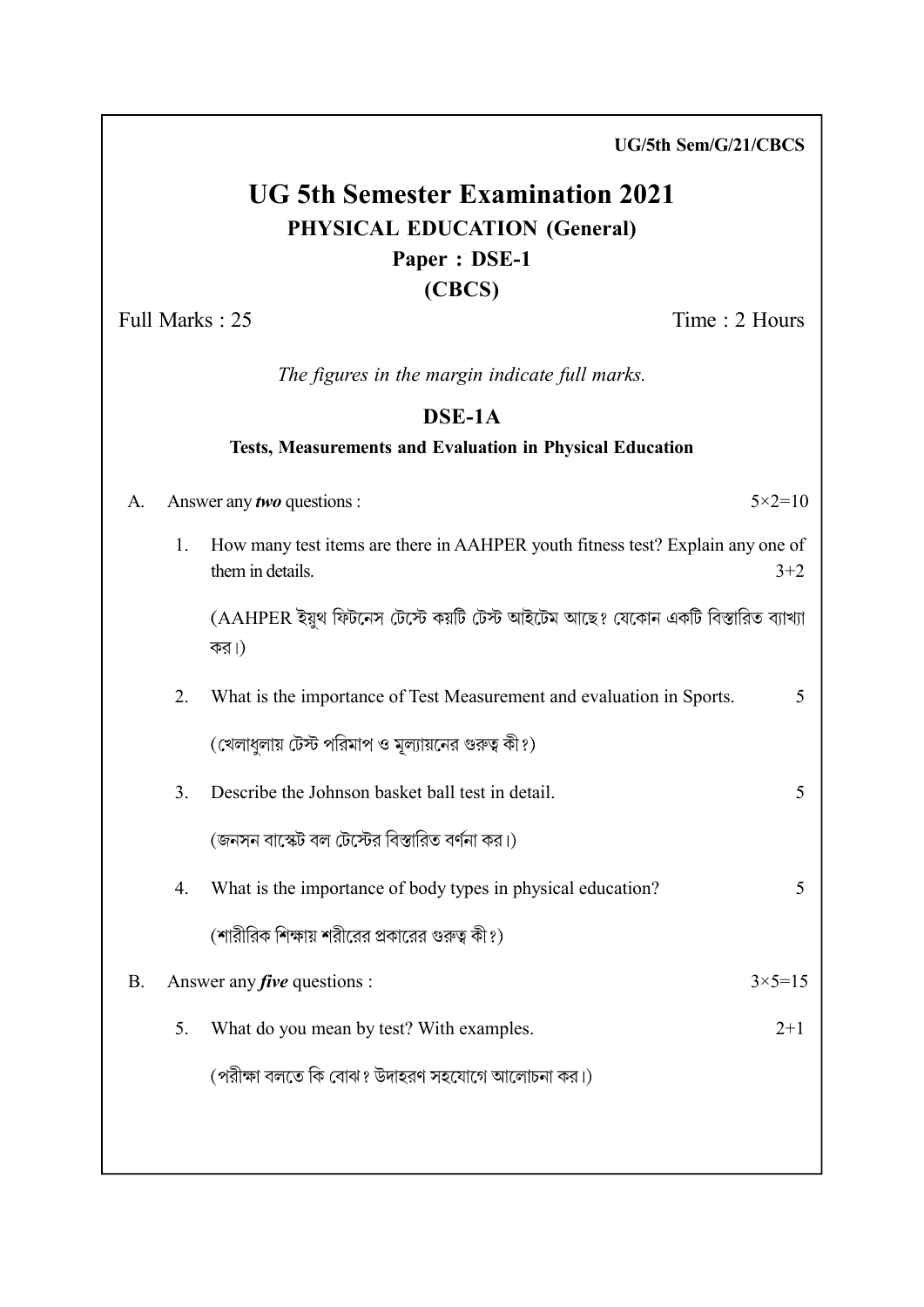| 6.  | What is the validity of McDonald soccer test?          | 3 |
|-----|--------------------------------------------------------|---|
|     | (ম্যাকডোনাল্ড সকার পরীক্ষার বৈধতা কি?)                 |   |
| 7.  | What is the procedure for Harvard Step Test?           | 3 |
|     | (হার্ভার্ড স্টেপ টেস্টের পদ্ধতি কি?)                   |   |
| 8.  | How do you calculate BMI step by step?                 | 3 |
|     | (আপনি কিভাবে ধাপে ধাপে BMI গণনা করবেন?)                |   |
| 9.  | What is the meaning of lean body? And it's importance. | 3 |
|     | (চর্বিহীন শরীর মানে কি? এবং এর গুরুত্ব।)               |   |
| 10. | How does fat affect sports performance?                | 3 |
|     | (চর্বি কিভাবে ক্রীডা কর্মক্ষমতা প্রভাবিত করে?)         |   |
| 11. | What is the objective of Queens College test?          | 3 |
|     | (কুইন্স কলেজ পরীক্ষার উদ্দেশ্য কি?)                    |   |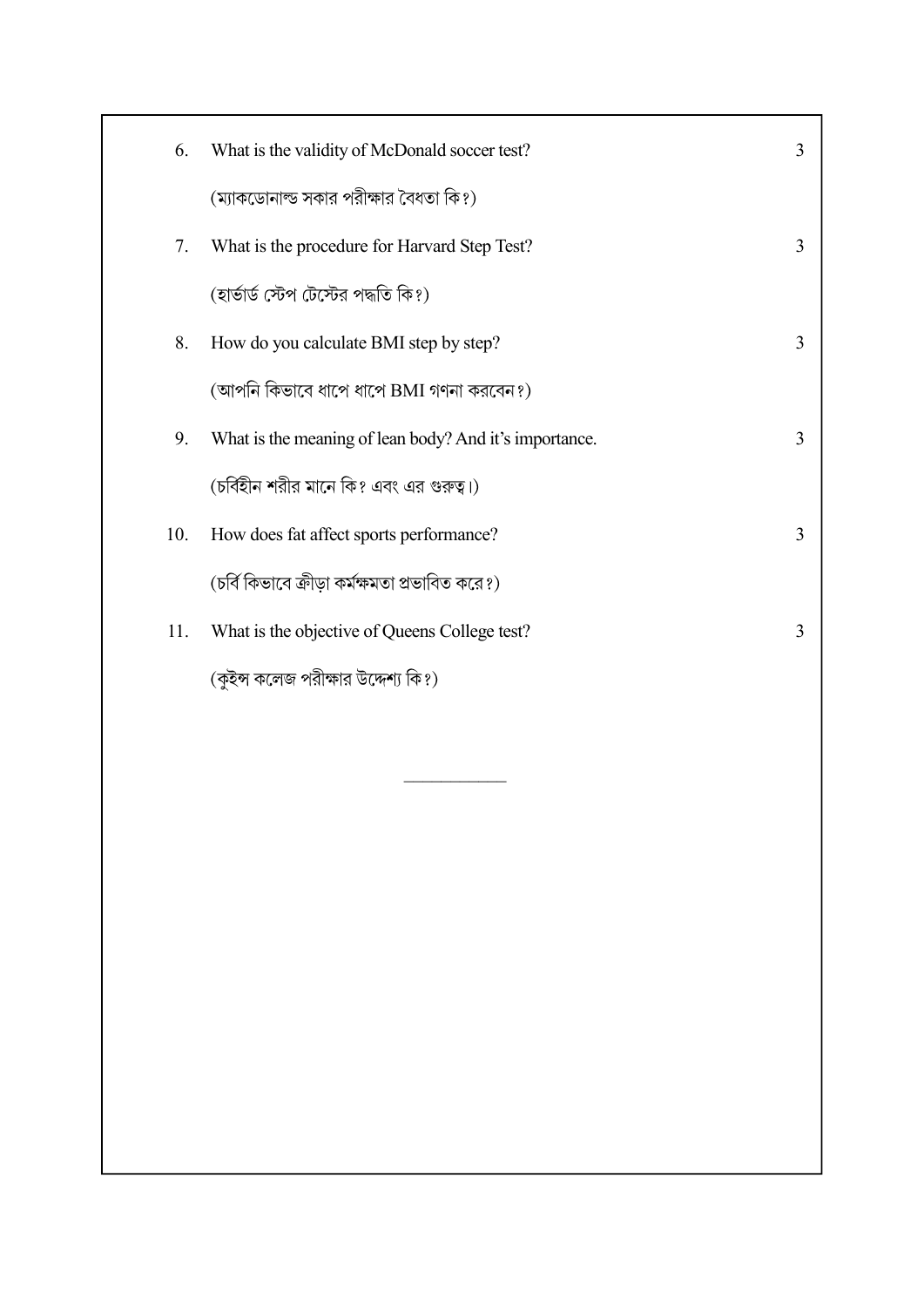# DSE-1B [Sports Training] (CBCS)

Full Marks : 25 Time : 2 Hours

The figures in the margin indicate full marks.

# A. Answer any two questions :  $5 \times 2 = 10$

1. Define Sports Training. Write the objectives of sports Training.

(ক্রীড়া প্রশিক্ষণের সংজ্ঞা দাও। ক্রীড়া প্রশিক্ষণের উদ্দেশ্যগুলি লিখ।)

2. What do you mean by Training Method? Explain in brief Weight Training Method.

(ক্রীডা প্রশিক্ষণের পদ্ধতি বলতে কি বোঝ? ওজন নিয়ে প্রশিক্ষণ পদ্ধতি সম্বন্ধে সংক্ষেপে বর্ণনা কর।)

3. Write in Brief on warming-up and Cooling down.

(উম্মিভবন এবং শীতলীকরণ সম্বন্ধে যা জান তা সংক্ষেপে লিখ।)

4. Define Training load. What are the factors of Training load? (প্রশিক্ষণ চাপের সংজ্ঞা দাও। ক্রীডা প্রশিক্ষণ চাপের উপাদানগুলি কি কি?)

## B. Answer any *five* questions :  $3 \times 5 = 15$

5. Write-speed development methods.

(গতি উন্নতি পদ্ধতি লিখ।)

6. What is Internal training?

(বিরামযক্ত ক্রীডা প্রশিক্ষণ বলতে কি বোঝ?)

7. What is periodisation and types?

(পর্যায় বৃত্তকরণ কাকে বলে? পর্যাবৃত্তকরণ কতপ্রকার ও কি কি?)